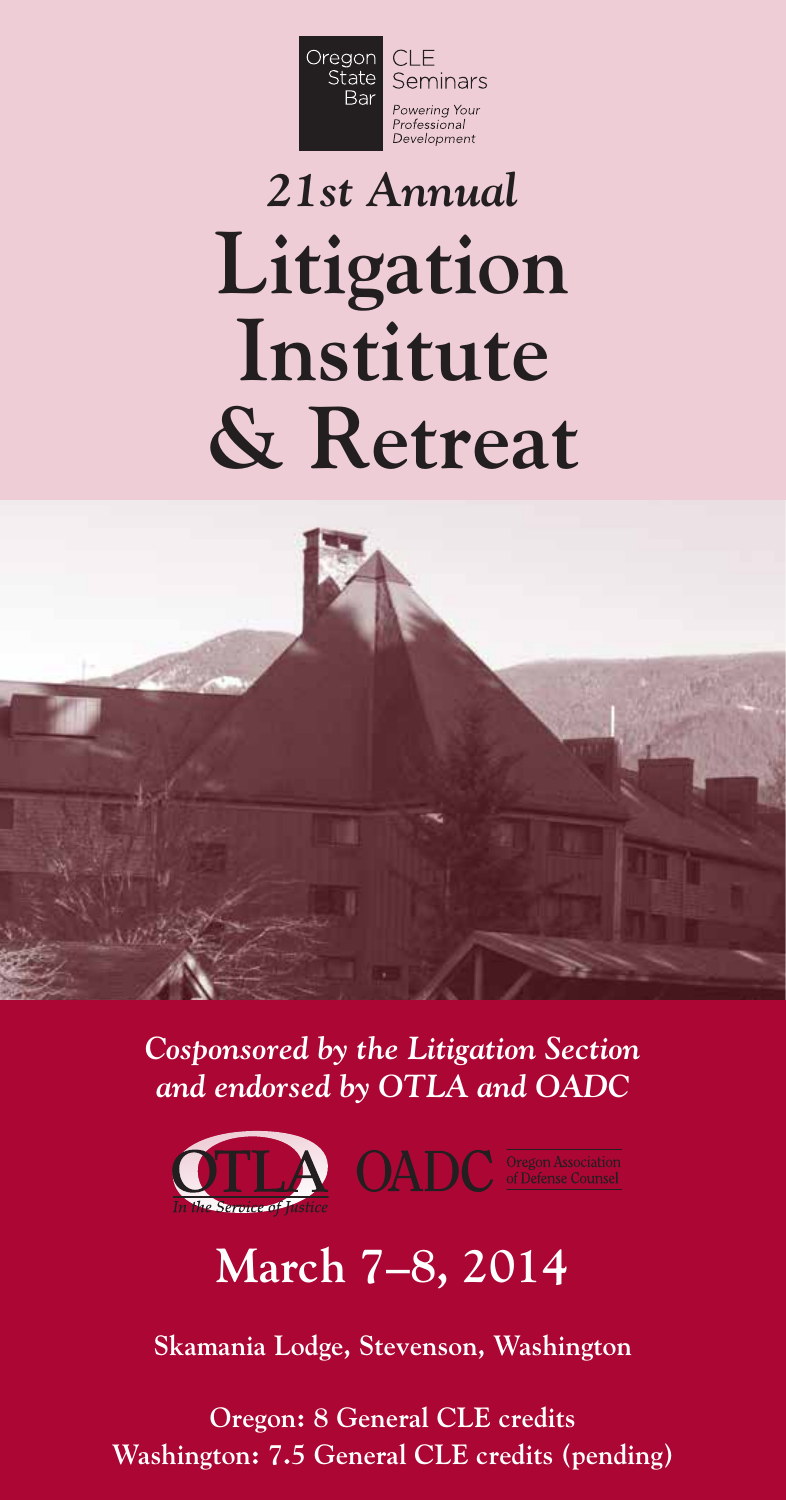

RENOWNED LITIGATOR MICHAEL TIGAR RETURNS TO THE 2014<br>Litigation Institute to share his experience and expertise with lawyers of every skill level. *Rafting Down the River from the Event to the Verdict . . . Six Stops Along the Way* provides a wealth of strategies and techniques, from avoiding tedious opening statements to eliminating ineffective cross-examination efforts. Don't miss this opportunity to learn from a master!

Hot topics and local speakers are David Markowitz on deposition witnesses, Thomas Howe and top ten e-discovery tips, and federal court trial tips from Judges Michael Simon, John Acosta, and Janice Stewart.

A new feature of the Litigation Institute is the "Rising Litigator Panel and Award." This new session will highlight perspectives of some of the bar's up and coming members and acknowledge their accomplishments.

Please join the Litigation Section in honoring the recipient of the 17th Annual Owen M. Panner Professionalism Award, **the Honorable Mark D. Clarke,** U.S. District Court for the District of Oregon, Medford.

Register online by Friday, February 14, 2014, and save \$20. Dinner tickets may also be purchased online. Please visit http://osbar.inreachce.com to register. Questions? Call the OSB CLE Service Center at (503) 431-6413 or toll-free at (800) 452-8260, ext. 413, for personal assistance.

### **ACCOMMODATIONS**

Special rates are available at Skamania Lodge through February 21, 2014. Make your reservation by calling the Lodge at (509) 427-7700 or toll-free at (800) 221-7117 and requesting the Oregon State Bar Litigation Institute rate.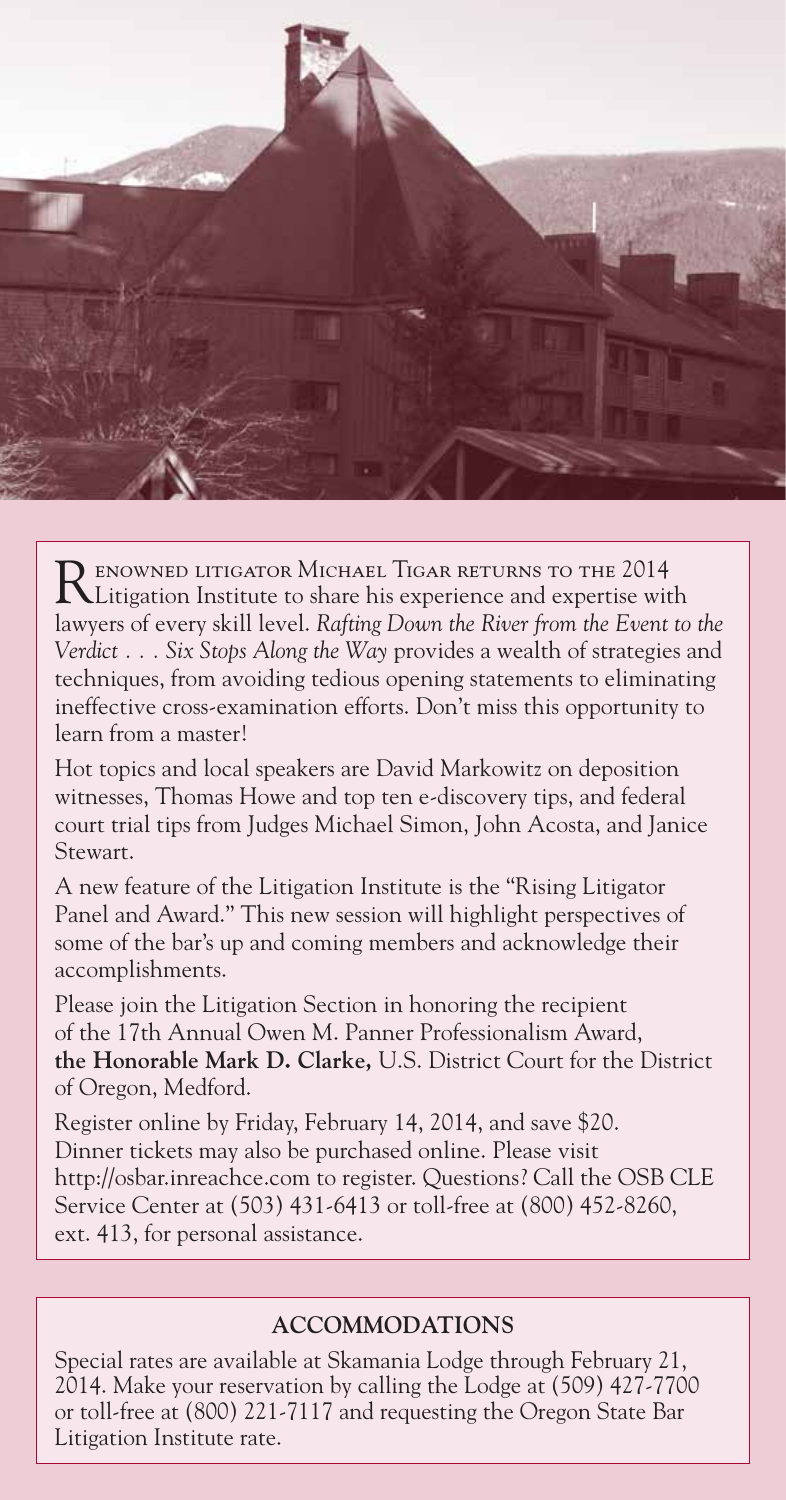# *21st Annual* **Litigation Institute & Retreat**

*Cosponsored by the Litigation Section*

| Manipulating the Deposition Witness: How to<br>Do It, How to Protect Against It, and Ethical<br>David B. Markowitz, Markowitz Herbold Glade & Mehlhaf PC,<br>This new session will highlight perspectives of some of the bar's |
|--------------------------------------------------------------------------------------------------------------------------------------------------------------------------------------------------------------------------------|
|                                                                                                                                                                                                                                |
|                                                                                                                                                                                                                                |
|                                                                                                                                                                                                                                |
|                                                                                                                                                                                                                                |
|                                                                                                                                                                                                                                |
| Moderator: John R. Bachofner, Jordan Ramis PC, Vancouver<br>Dallas S. DeLuca, Markowitz Herbold Glade & Mehlhaf PC,                                                                                                            |
| <b>Megan L. Ferris,</b> MacMillan Scholz & Marks PC, Portland                                                                                                                                                                  |
|                                                                                                                                                                                                                                |
|                                                                                                                                                                                                                                |
|                                                                                                                                                                                                                                |
| A View from the Bench: Trial Tips from Federal                                                                                                                                                                                 |
| The Honorable Michael H. Simon, U.S. District Court for the<br><b>The Honorable John V. Acosta, U.S. District Court for the</b>                                                                                                |
| <b>The Honorable Janice M. Stewart, U.S. District Court for the</b>                                                                                                                                                            |
|                                                                                                                                                                                                                                |
|                                                                                                                                                                                                                                |
|                                                                                                                                                                                                                                |
| Dinner and Presentation of the 17th Annual Owen<br>M. Panner Professionalism Award to the Honorable<br>Mark D. Clarke, U.S. District Court for the District                                                                    |
|                                                                                                                                                                                                                                |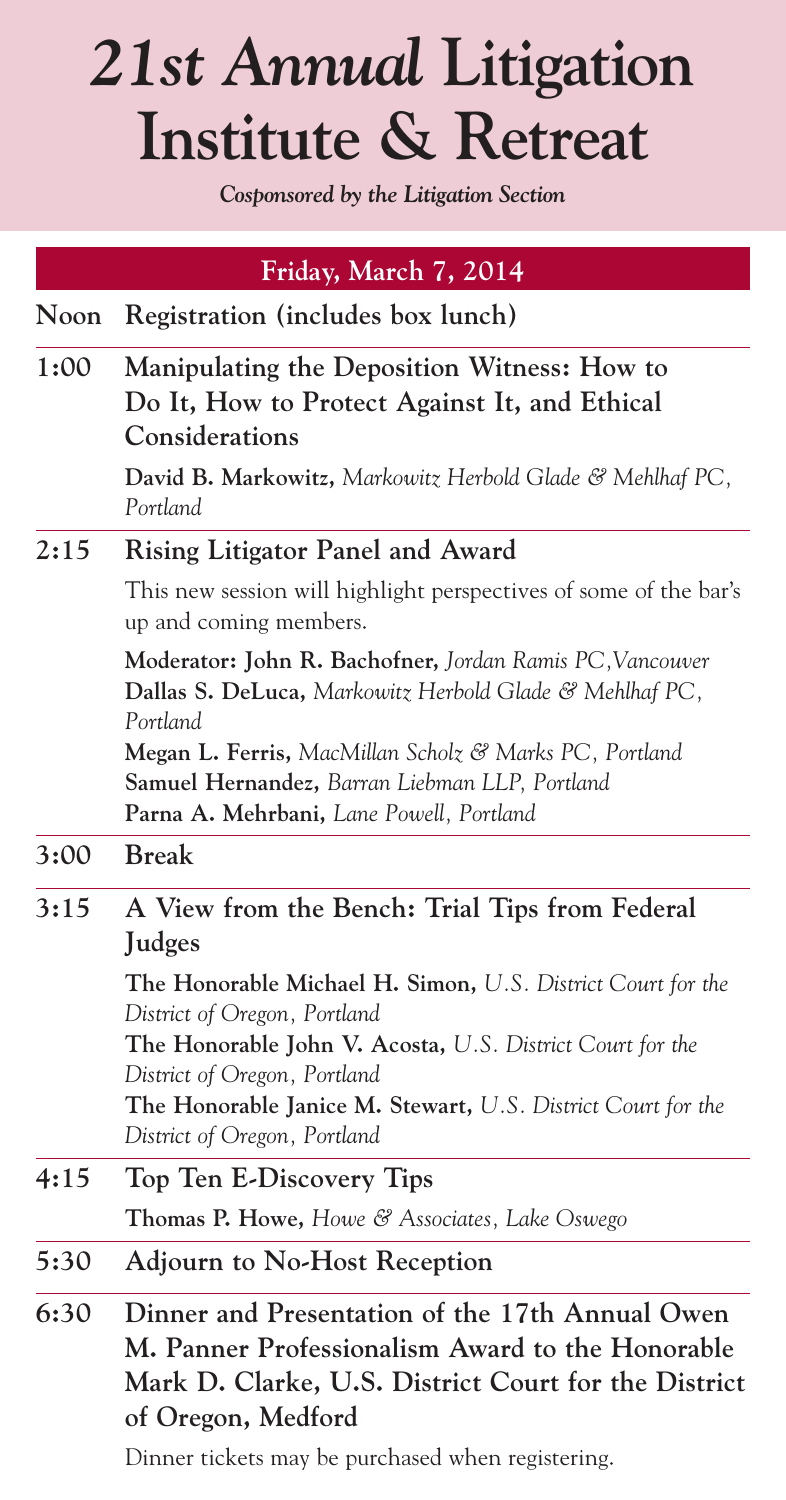# **Friday, March 7, 2014, 1 p.m.–5:30 p.m. Saturday, March 8, 2014, 8:30 a.m.–Noon**

Oregon: 8 General CLE credits Washington: 7.5 General CLE credits (pending) Skamania Lodge ◆ Stevenson, Washington

# **Saturday, March 8, 2014**

# **8:00 Late Registration and Continental Breakfast**

### **8:30 Rafting Down the River from the Event to Verdict . . . Six Stops Along the Way**

**Michael E. Tigar,** *Emeritus Professor, Duke University Law School, Durham, NC, Research Professor of Law, Washington College of Law, American University, Washington, DC*

**10:00 Break**

# **10:15 Rafting Down the River (Continued)**

**Noon Adjourn**

## **ACCOMMODATIONS**

Special rates are available at Skamania Lodge through February 21, 2014. Make your reservation by calling the Lodge at (509) 427-7700 or toll-free at (800) 221-7117 and requesting the Oregon State Bar Litigation Institute rate.

#### **Institute Planning Committee**

- ◆ Planning Chair: Dennis P. Rawlinson, Miller Nash LLP, Portland
- ◆ C. Marie Eckert, Miller Nash LLP, Portland
- F **Yael A. Livny,** *General Counsel Division, Oregon Department of Justice, Salem*
- F **Gregory R. Mowe,** *Stoel Rives LLP, Portland*
- F **Robert J. Neuberger,** *Attorney at Law, Portland*
- ◆ **Melinda Thomas,** *Bryant Lovlien & Jarvis PC*, *Bend*
- **OSB CLE Seminars Attorney**
- F **Karen Lee,** *klee@osbar.org, (503) 431-6382*